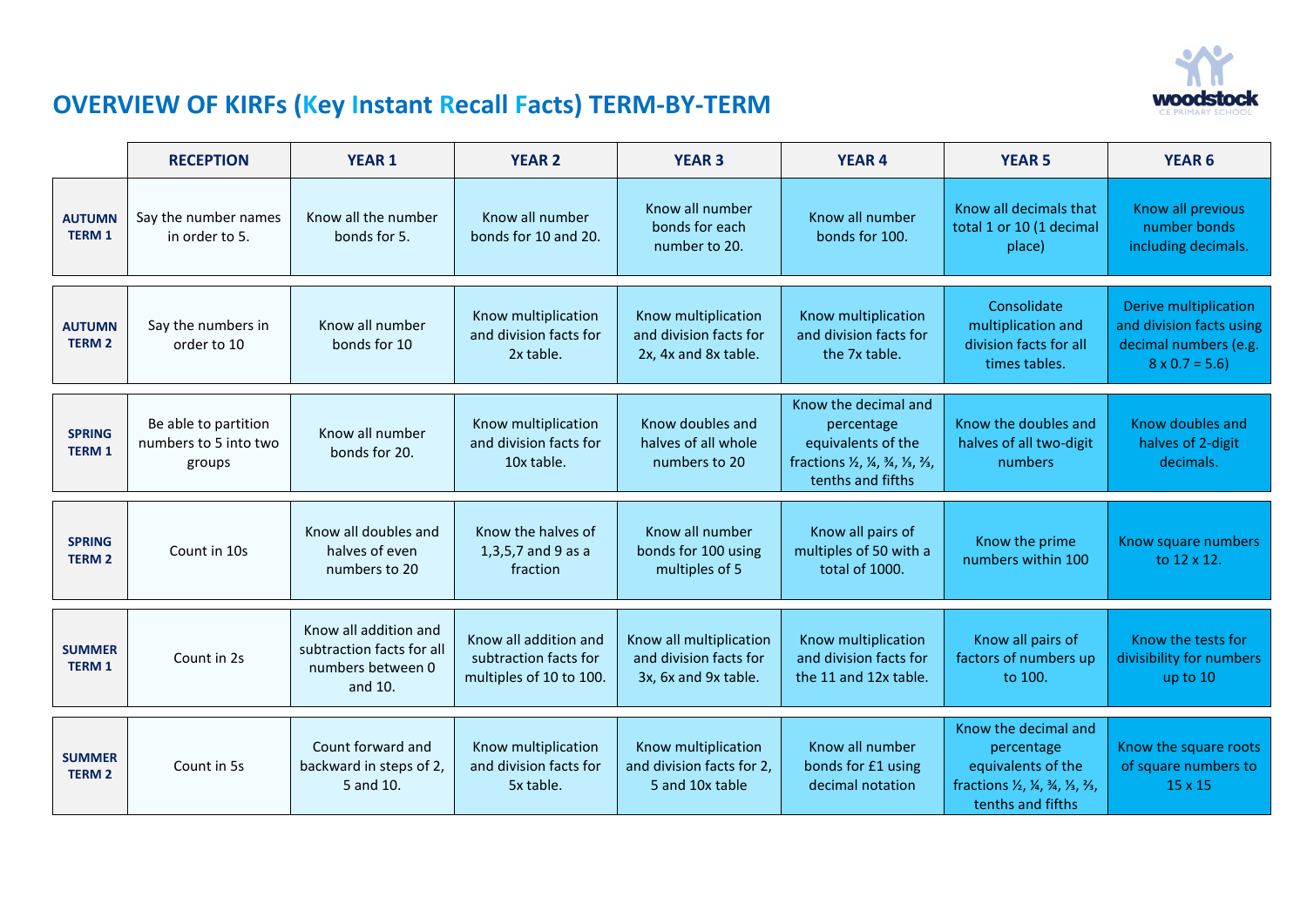# **SUMMARY OF KIRFs (Key Instant Recall Facts): RECEPTION**



| <b>COUNTING &amp; PLACE VALUE</b>                                                                                                                                                                                                                                                                                                                                                                                 | <b>NUMBER BONDS</b>                        | <b>ADDITION &amp; SUBTRACTION</b>                     |
|-------------------------------------------------------------------------------------------------------------------------------------------------------------------------------------------------------------------------------------------------------------------------------------------------------------------------------------------------------------------------------------------------------------------|--------------------------------------------|-------------------------------------------------------|
| Count the numbers in order up to 5<br>Count back from 5 to 0 in order<br>Count the numbers in order up to 10<br>Count back from 10 to 0 in order<br>Count the numbers in order up to 20<br>Count back from 20 to 0 in order<br>Read numbers to 10<br>Write numbers to 10<br>Count numbers to 10<br>Order numbers to 10<br>Read numbers to 20<br>Write numbers to 20<br>Count numbers to 20<br>Order numbers to 20 | Partition numbers to 5 into two groups     | Use physical representations to add and subtract<br>豢 |
| <b>DOUBLING &amp; HALVING</b>                                                                                                                                                                                                                                                                                                                                                                                     | <b>MULTIPLICATION &amp; DIVISION FACTS</b> | <b>MEASURES</b>                                       |
|                                                                                                                                                                                                                                                                                                                                                                                                                   | Count in 10s<br>Count in 2s                | Know the days of the week in order                    |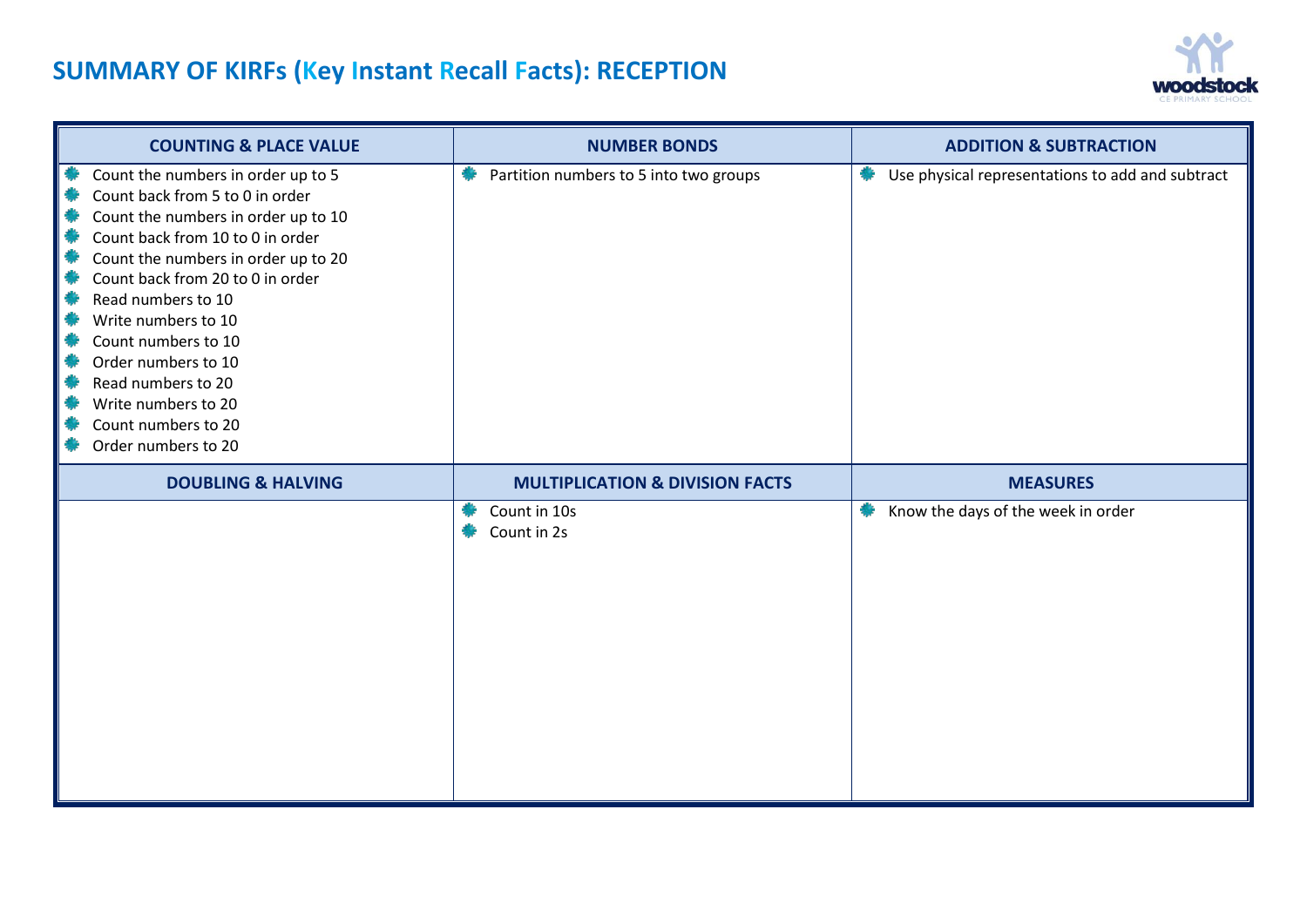

| <b>COUNTING &amp; PLACE VALUE</b> |                                                                                                                                                                                                                                                                                                                                | <b>NUMBER BONDS</b> |                                                                                                                                                                                                                                                                                                                    | <b>ADDITION &amp; SUBTRACTION</b> |                                                                                                                                                                                                                                                                                                                                                                                                                                                                                              |  |
|-----------------------------------|--------------------------------------------------------------------------------------------------------------------------------------------------------------------------------------------------------------------------------------------------------------------------------------------------------------------------------|---------------------|--------------------------------------------------------------------------------------------------------------------------------------------------------------------------------------------------------------------------------------------------------------------------------------------------------------------|-----------------------------------|----------------------------------------------------------------------------------------------------------------------------------------------------------------------------------------------------------------------------------------------------------------------------------------------------------------------------------------------------------------------------------------------------------------------------------------------------------------------------------------------|--|
|                                   | Count to and across 100, forwards and backwards,<br>from any given number<br>Count forwards and backwards in steps of 10<br>Count forwards and backwards in steps of 2<br>Count forwards and backwards in steps of 5<br>Given a number, identify one more and one less<br>Read and write numbers to 20 (numerals and<br>words) |                     | Know all number bonds to 5<br>Find patterns in number bonds to 5<br>Know all number bonds to 10<br>Find patterns in number bonds to 5<br>Know all addition facts for all numbers between 0<br>and $10$<br>Know all subtraction facts for all numbers between<br>0 and 10<br>Understand missing number calculations | 鸒<br>鮝                            | Add a one digit number to a two-digit number to<br>20<br>Subtract a one digit number from a two-digit<br>number to 20<br>Add numbers to 10<br>Subtract numbers to 10<br>Add numbers to 20<br>Subtract numbers to 20<br>Add a multiple of 10 to a two digit number (using a<br>100 square and flip flap)<br>Subtract a multiple of 10 from a two digit number<br>(using a 100 square and flip flap)<br>Solve missing number calculations<br>Understand the effect of adding and subtracting 0 |  |
|                                   | <b>DOUBLING &amp; HALVING</b>                                                                                                                                                                                                                                                                                                  |                     | <b>MULTIPLICATION &amp; DIVISION FACTS</b>                                                                                                                                                                                                                                                                         |                                   | <b>MEASURES</b>                                                                                                                                                                                                                                                                                                                                                                                                                                                                              |  |
|                                   | Know all doubles to 10<br>Know all halves to 10                                                                                                                                                                                                                                                                                |                     | x10                                                                                                                                                                                                                                                                                                                |                                   | Know the seasons in order<br>Know the months of the year in order<br>Tell the time at o'clock and half past                                                                                                                                                                                                                                                                                                                                                                                  |  |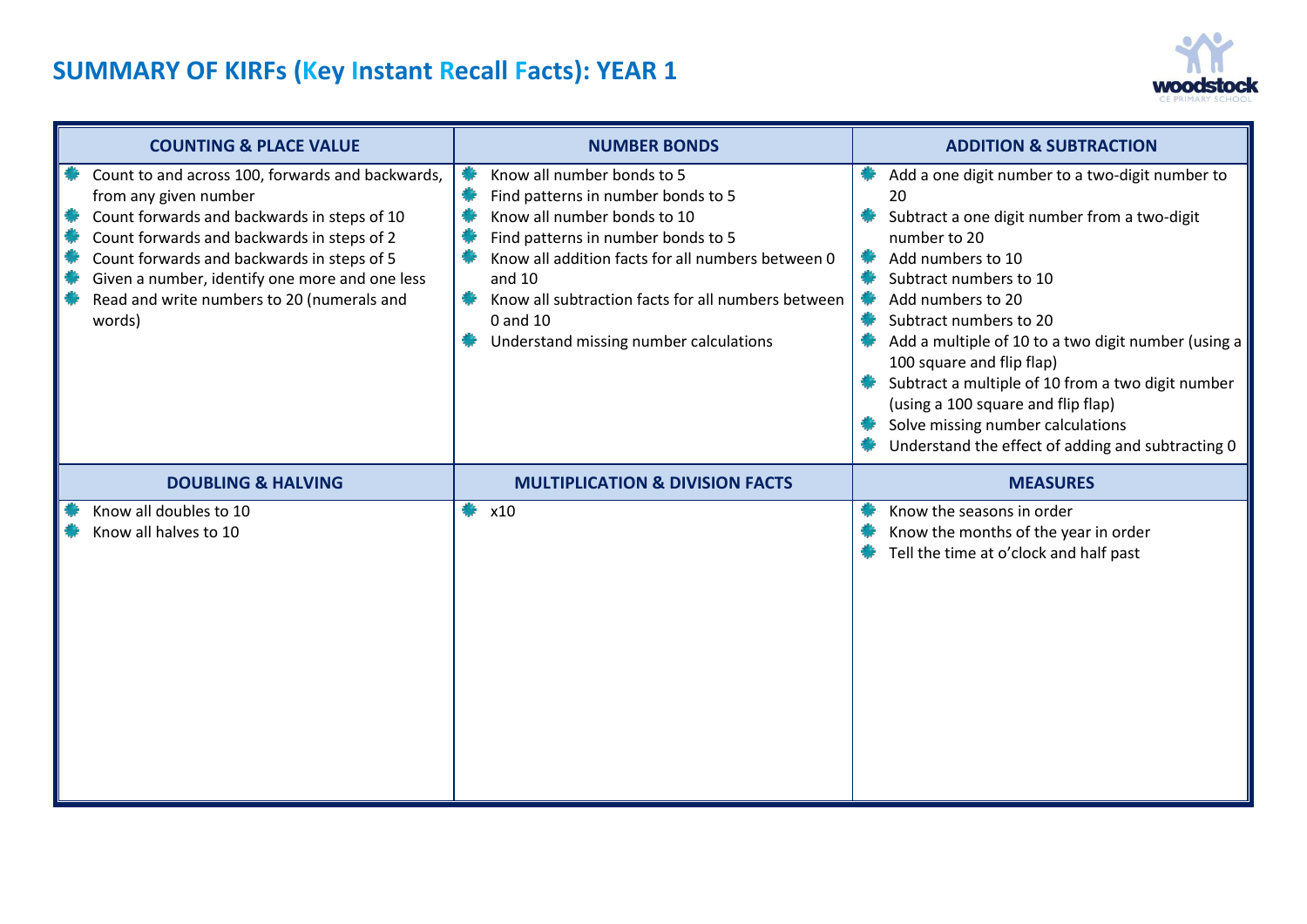

| <b>COUNTING &amp; PLACE VALUE</b>                                                                                                                                                                                                                                                                                                                                    |  | <b>NUMBER BONDS</b>                                                                                                                                                                                                                               | <b>ADDITION &amp; SUBTRACTION</b>                                                                                                                                                                                                                             |  |  |
|----------------------------------------------------------------------------------------------------------------------------------------------------------------------------------------------------------------------------------------------------------------------------------------------------------------------------------------------------------------------|--|---------------------------------------------------------------------------------------------------------------------------------------------------------------------------------------------------------------------------------------------------|---------------------------------------------------------------------------------------------------------------------------------------------------------------------------------------------------------------------------------------------------------------|--|--|
| Count in 10s from any given number, forwards and<br>backwards<br>Count in 2s from any given number, forwards and<br>backwards<br>Understand the value of Tens & Ones<br>Count in 2s from 0 forwards and backwards<br>Count in 3s from 0 forwards and backwards<br>Count in 5s from 0 forwards and backwards<br>Read and write numbers to 100 (numerals and<br>words) |  | Know all number bonds to 20<br>Find patterns in number bonds to 20<br>Link number bonds to 20 to number bonds to 10<br>Understand the = sign in balancing equations<br>Use and understand < and > signs<br>Understand missing number calculations | Add multiples of 10, including crossing significant<br>boundaries<br>Subtract multiples of 10, including crossing<br>significant boundaries<br>Know all addition facts for multiples of 10 to 100<br>Know all subtraction facts for multiples of 10 to<br>100 |  |  |
| <b>DOUBLING &amp; HALVING</b>                                                                                                                                                                                                                                                                                                                                        |  | <b>MULTIPLICATION &amp; DIVISION FACTS</b>                                                                                                                                                                                                        | <b>MEASURES</b>                                                                                                                                                                                                                                               |  |  |
| Know the doubles of all numbers to 20<br>Know the halves of all numbers to 20                                                                                                                                                                                                                                                                                        |  | x2<br>x5<br>x10<br>Children recognise odd and even numbers<br>$\div$ facts for x 2<br>$\div$ facts for x 5<br>÷ facts for x 10                                                                                                                    | Know how many pennies in a £<br>Know the number of minutes in an hour<br>Know the number of hours in a day                                                                                                                                                    |  |  |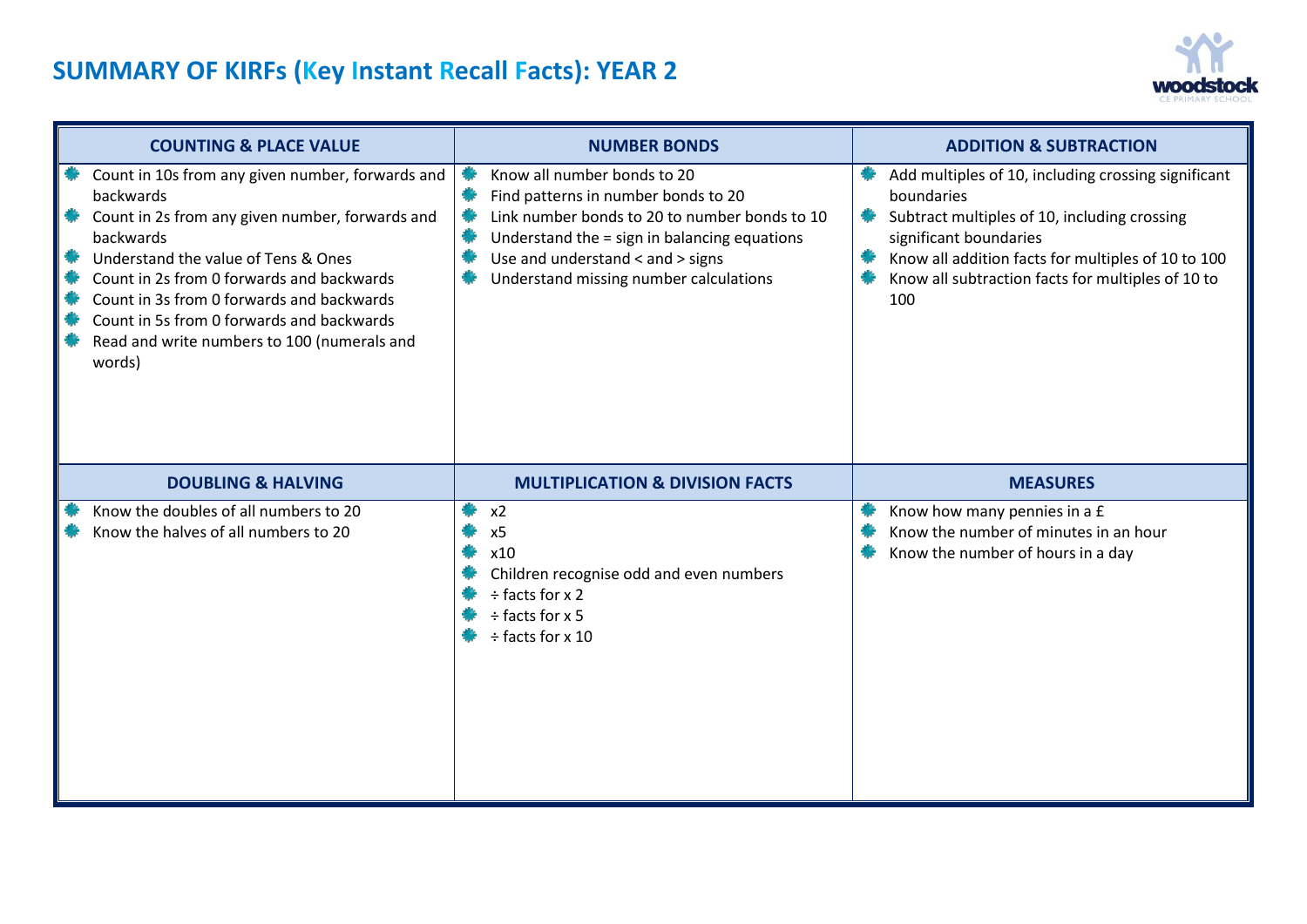

| <b>COUNTING &amp; PLACE VALUE</b>                                                                                                                                                                                                                                                                                                                                                                                                                               | <b>NUMBER BONDS</b>                                                                                                                                                                                                                                      | <b>ADDITION &amp; SUBTRACTION</b>                                                                                                                                                                                                                                                                                                                                                                            |
|-----------------------------------------------------------------------------------------------------------------------------------------------------------------------------------------------------------------------------------------------------------------------------------------------------------------------------------------------------------------------------------------------------------------------------------------------------------------|----------------------------------------------------------------------------------------------------------------------------------------------------------------------------------------------------------------------------------------------------------|--------------------------------------------------------------------------------------------------------------------------------------------------------------------------------------------------------------------------------------------------------------------------------------------------------------------------------------------------------------------------------------------------------------|
| Count from 0 in multiples of 100<br>Count from 0 in multiples of 50<br>Count from 0 in multiples of 4<br>Count from 0 in multiples of 8<br>Count in 4s from any given number, forwards and<br>backwards<br>Count in 3s from any given number, forwards and<br>backwards<br>Find 10 more / less than a given number<br>Find 100 more / less than a given number<br>Understand the value of H, T & Ones<br>Read and write numbers to 1000 (numerals and<br>words) | Understand the = sign in balancing equations<br>Use and understand < and > signs<br>Understand missing number calculations<br>Know all number bonds to 100<br>Visualise number bonds to 100 on a number line<br>Find patterns within number bonds to 100 | Know all addition and subtraction facts for<br>multiples of 100 to 1000<br>Know all addition and subtraction facts for<br>multiples of 5 with a total of 100<br>Know all addition and subtraction facts for number<br>pairs with a total of 100<br>Add and subtract mentally:<br>o A three-digit number and ones<br>A three-digit number and tens<br>$\circ$<br>A three-digit number and hundreds<br>$\circ$ |
| <b>DOUBLING &amp; HALVING</b>                                                                                                                                                                                                                                                                                                                                                                                                                                   | <b>MULTIPLICATION &amp; DIVISION FACTS</b>                                                                                                                                                                                                               | <b>MEASURES</b>                                                                                                                                                                                                                                                                                                                                                                                              |
| Know doubles of all multiples of 10 to 500<br>Know halves of all multiples of 10 to 500<br>Know doubles of all multiples of 100 to 5000<br>Know halves of all multiples of 100 to 5000                                                                                                                                                                                                                                                                          | x4<br>x <sub>3</sub><br>x8<br>÷ facts for x4<br>$\div$ facts for x3<br>÷ facts for x8<br>x50<br>x100<br>Children recognise that multiples of even times<br>tables are all even                                                                           | Know the number of seconds in a minute<br>Know the number of days in each month, year and<br>leap year<br>Understand am and pm; noon and midnight<br>Recognise right angles                                                                                                                                                                                                                                  |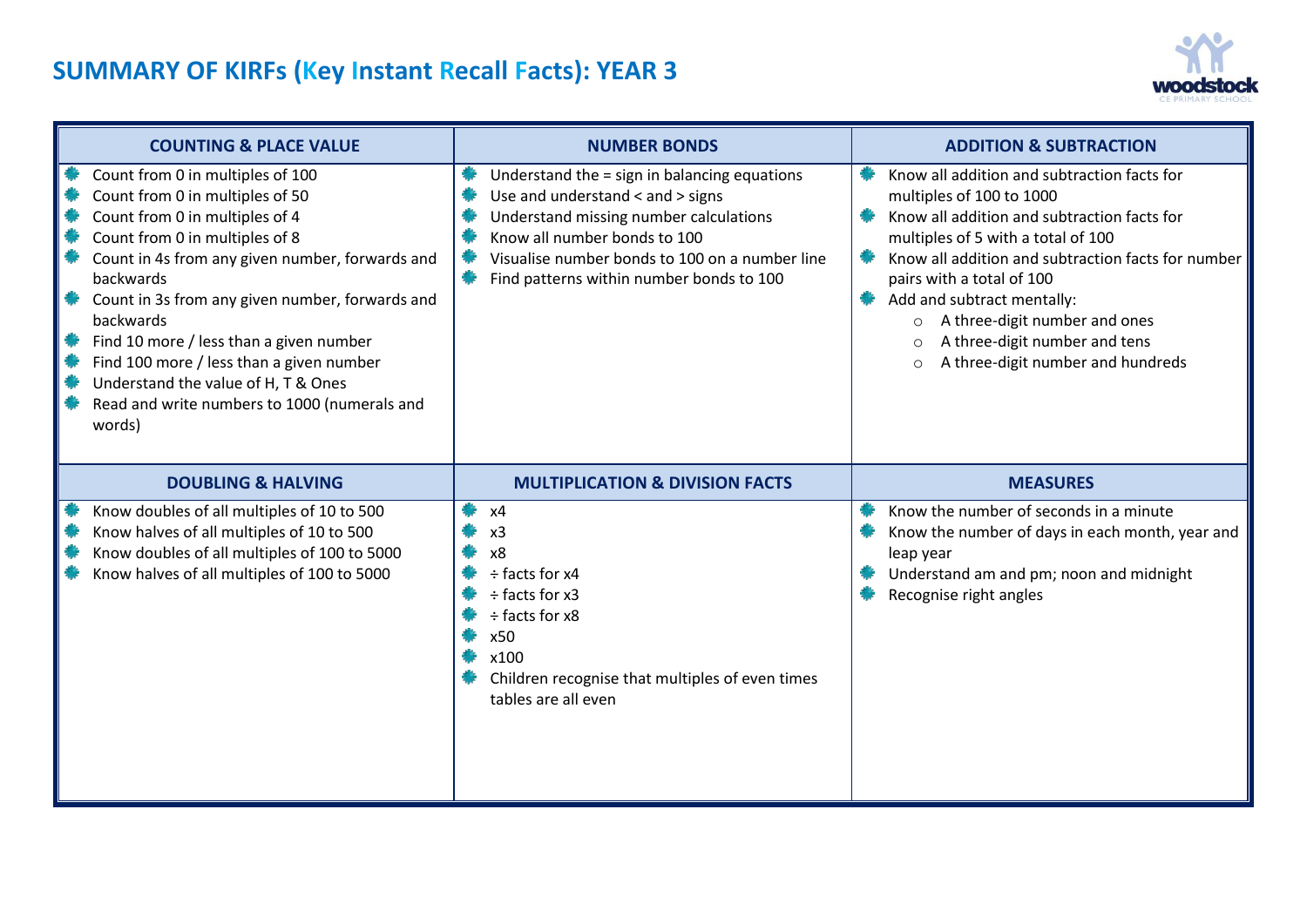

| <b>COUNTING &amp; PLACE VALUE</b>                                                                                                                                                                                                               | <b>NUMBER BONDS</b>                                                                                                                                                                                                                                                   | <b>ADDITION &amp; SUBTRACTION</b>                                                                                                                              |  |  |
|-------------------------------------------------------------------------------------------------------------------------------------------------------------------------------------------------------------------------------------------------|-----------------------------------------------------------------------------------------------------------------------------------------------------------------------------------------------------------------------------------------------------------------------|----------------------------------------------------------------------------------------------------------------------------------------------------------------|--|--|
| Count from 0 in multiples of 25 and 1000<br>Count from 0 in multiples of 6, 9, 7, 11 and 12<br>Understand the value of Th, H, T & Ones<br>Find 1000 more / less than a given number<br>Count backwards through 0 to include negative<br>numbers | Understand the = sign in balancing equations<br>Use and understand < and > signs<br>Understand missing number calculations<br>Recognise and use factor pairs and commutativity<br>in mental calculations<br>Know all pairs of multiples of 50 with a total of<br>1000 | Add and subtract pairs of two digit numbers<br>Add and subtract 9/19/29 etc. to two digit<br>numbers<br>Add and subtract 11/21/31 etc. to two digit<br>numbers |  |  |
| <b>DOUBLING &amp; HALVING</b>                                                                                                                                                                                                                   | <b>MULTIPLICATION &amp; DIVISION FACTS</b>                                                                                                                                                                                                                            | <b>MEASURES</b>                                                                                                                                                |  |  |
| Know doubles and halves of all whole numbers to<br>50<br>Know doubles and halves of all multiples of 5 to<br>1000<br>Know doubles and halves of all multiples of 50 to<br>5000                                                                  | <b>x6</b><br>x7<br>x9<br>x11<br>x12<br>÷ facts for x6<br>÷ facts for x7<br>÷ facts for x9<br>$\div$ facts for x11<br>÷ facts for x12<br>All multiplication tables up to 12 x12 should be<br>known by the end of Y4<br>x25<br>x100                                     | Read Roman Numerals to 100<br>Know the number of weeks in a year<br>Know:<br>m in km<br>$\circ$<br>cm in m<br>$\circ$<br>90° in a right angle<br>$\circ$       |  |  |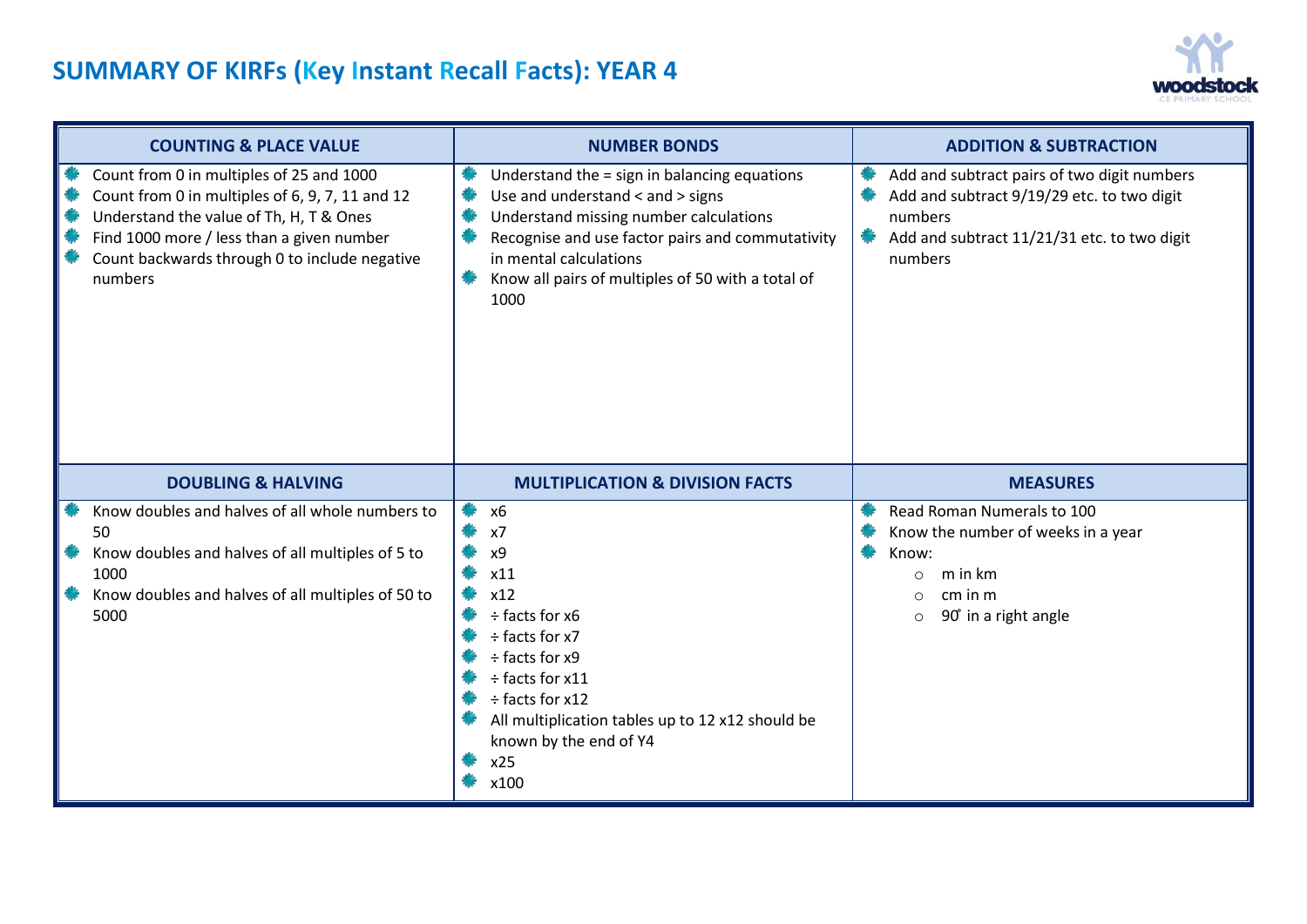

|        | <b>COUNTING &amp; PLACE VALUE</b>                                                                                                                                                                                                                                                                                                                           |  | <b>NUMBER BONDS</b>                                                                                                                                                                                                                                                                                     | <b>ADDITION &amp; SUBTRACTION</b>                                                                                                                                              |  |  |
|--------|-------------------------------------------------------------------------------------------------------------------------------------------------------------------------------------------------------------------------------------------------------------------------------------------------------------------------------------------------------------|--|---------------------------------------------------------------------------------------------------------------------------------------------------------------------------------------------------------------------------------------------------------------------------------------------------------|--------------------------------------------------------------------------------------------------------------------------------------------------------------------------------|--|--|
| 豢<br>欁 | Count forwards and backwards from any given<br>number, in any steps, crossing boundaries and<br>into negative numbers<br>Count forwards and backwards in steps of powers<br>of 10 for any given number up to 1 000 000<br>Count forwards and backwards through 0 with<br>positive and negative numbers<br>Understand the value of HTh, TTh, Th, H, T & Ones |  | Know all addition and subtraction facts for<br>decimals that total 1 (one DP)<br>Know all addition and subtraction facts for<br>decimals that total 10 (one DP)<br>Find all the factor pairs of a number                                                                                                | Add and subtract numbers mentally with<br>increasingly large numbers                                                                                                           |  |  |
|        | <b>DOUBLING &amp; HALVING</b>                                                                                                                                                                                                                                                                                                                               |  | <b>MULTIPLICATION &amp; DIVISION FACTS</b>                                                                                                                                                                                                                                                              | <b>MEASURES</b>                                                                                                                                                                |  |  |
|        | Know doubles and halves of all whole numbers to<br>100<br>Know doubles and halves of all multiples of 10 to<br>1000<br>Know doubles and halves of all multiples of 100 to<br>10,000<br>Know the doubles and halves of all two-digit<br>numbers                                                                                                              |  | Continue to rehearse all multiplication tables up to<br>12 x 12 and division facts<br>Know and apply tests of divisibility: x2, x3, x5, x9,<br>x10<br>Recall prime numbers up to 19<br>Recognise and use square numbers and cube<br>numbers, and the notation for squared <sup>2</sup> and<br>cubed $3$ | Read Roman Numerals to 1000<br>Know:<br>mm in cm<br>$\circ$<br>ml in a l<br>$\circ$<br>g in a kg<br>$\circ$<br>angles of a triangle<br>$\circ$<br>angles at a point<br>$\circ$ |  |  |